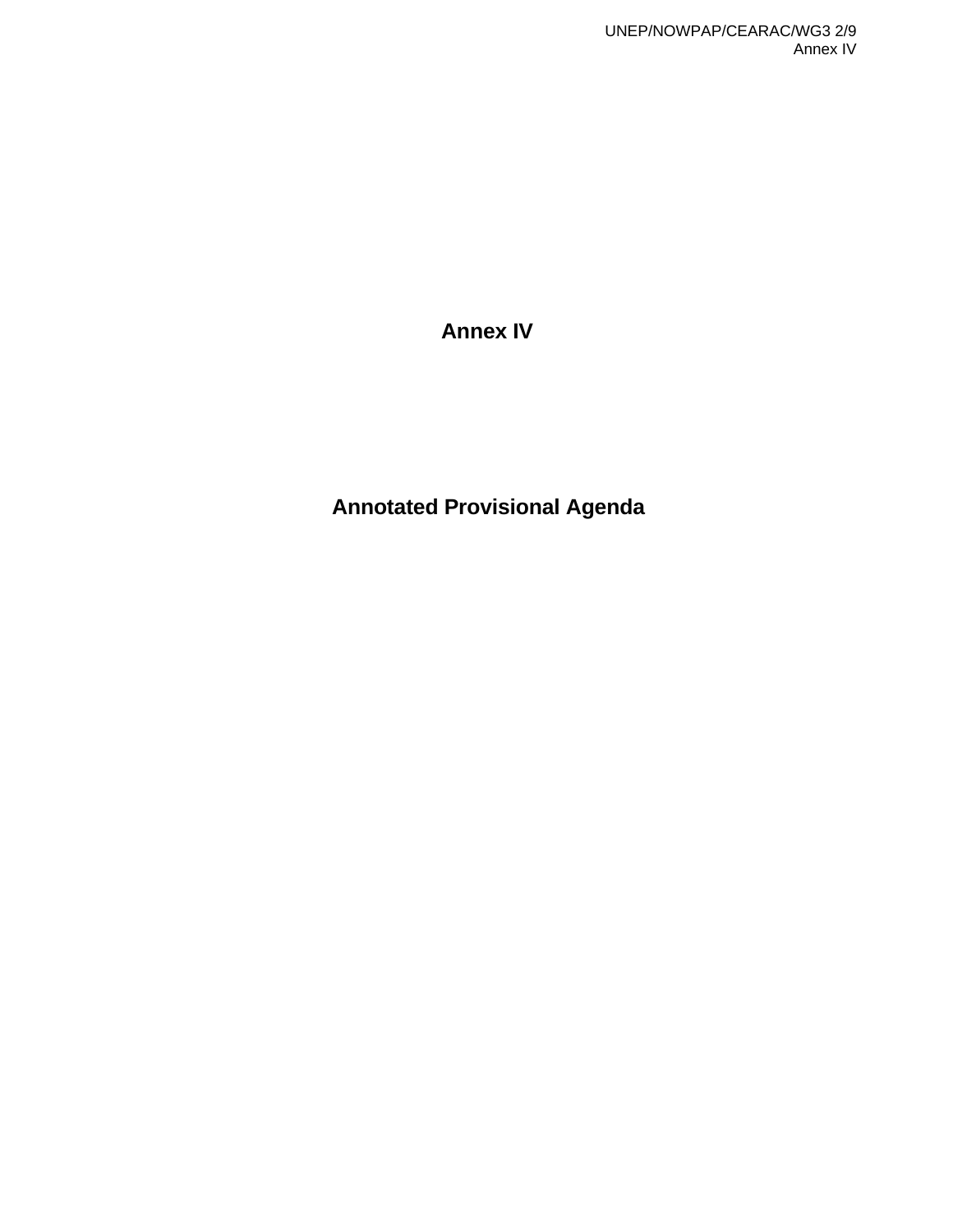## **Annex IV**

### **Annotated Provisional Agenda**

Background leading to this meeting

The Action Plan for the Protection, Management and Development of the Marine and Coastal Environment of the Northwest Pacific Region (NOWPAP) and three Resolutions were adopted at the First Intergovernmental Meeting (Seoul, 14 September 1994 : UNEP(OCA)/NOWPAP/IG.1/5). Resolution 1 identified five areas of priority for implementation of the Action Plan, one of which was NOWPAP/3 : Establishment of a collaborative, regional monitoring programme.

Following the decision of the 3rd Intergovernmental Meeting, the responsibility for NOWPAP/3 (Regional Monitoring Programme) was jointly shared by the Special Monitoring and Coastal Environmental Assessment Regional Activity Center (CEARAC) and the Pollution Monitoring Regional Activity Center (POMRAC) to carry out regional activities.

Following the results of discussions at the First NOWPAP/3 Meeting (Beijing, China, 21-22 May 2001), the  $7<sup>th</sup>$  Intergovernmental Meeting (Vladivostok, 20-22 March 2002) approved the resolution 3 Para.6, "the demarcation of the responsibilities and activities between CEARAC and POMRAC as presented by the Secretariat in document UNEP/NOWPAP IG.7/8". Subsequently CEARAC was allocated with the responsibility to implement activities related to Working Group 3 : HAB including red tides and Working Group 4 : Remote Sensing of Marine Environment.

At the NOWPAP CEARAC First Focal Points Meeting (Toyama, Japan, 25-28 February 2003), the HAB subgroup agreed that WG3 needed to focus on the following issues:

1. Review of the integrated national reports with the view to establish a system to update national reporting, construct a metadata base on HAB, and consider environmental parameters.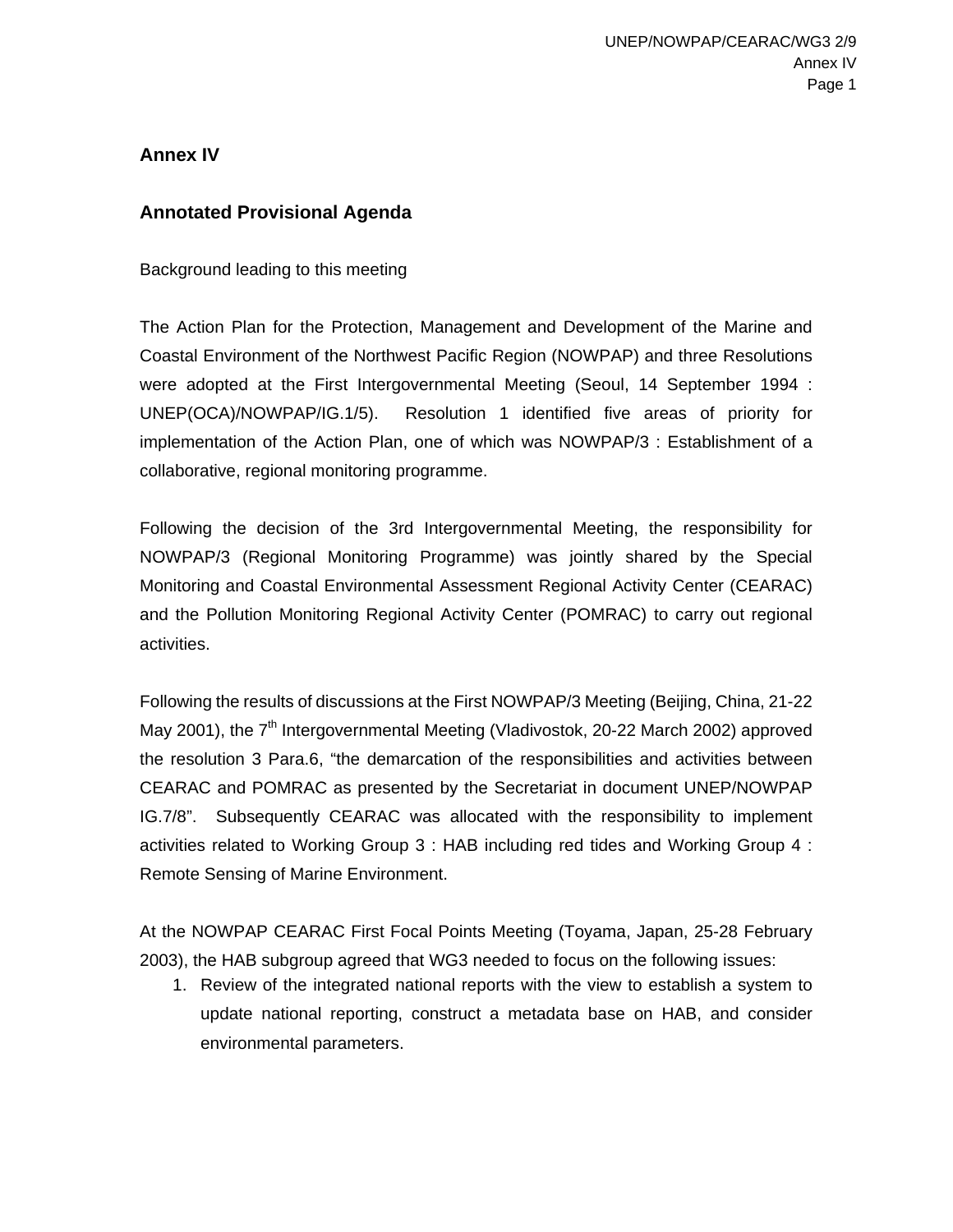- 2. Identification and prioritization of the needs and capabilities through intercalibration exercises, capacity building, training and dissemination of new techniques.
- 3. Identification of important scientific issues within the NOWPAP framework.
- 4. Development of information dissemination strategies for the activities of CEARAC about HAB through aquaculture, tourism, or public education.

The First Meeting of Working Group 3 (Busan, Republic of Korea, 28-30 October 2003), finalized the draft Terms of Reference (TOR) for NOWPAP Working Group 3. The meeting also approved that each NOWPAP member makes a national report on HAB in its own country and CEARAC creates an integrated report based on national reports from the member. The establishment of a database on HAB was agreed in the meeting. The database provides information of literatures about HAB mostly in the NOWPAP region. The meeting proposed the establishment of "the corresponding group on *cochlodinium*" in order to take concrete action against one of the most concerned harmful species in the NOWPAP region.

The Second Focal Point Meeting (Toyama, Japan, 15-17 March 2004) adopted the TOR for NOWPAP Working Group 3. The meeting also reviewed a short-term workplan and a long-term workplan for NOWPAP Working Group 3.

The Second NOWPAP Working Group 3 Meeting will review the draft National Reports, and finalize the Guidelines for National Report. The Meeting will also review the development of HAB Reference Database and the activities of "the corresponding group on cochlodinium".

### Agenda Item 1. Opening of the meeting

The meeting will be opened at 9:00 am at the Institute of Oceanology, Chinese Academy of Science (IOCAS), Qingdao, People's Republic of China on the 25<sup>th</sup> of November 2004 by the Director of CEARAC, Mr. Masanobu Miyazaki. Representative of the participating members will be invited to make opening statement if they so wish.

### Agenda Item 2. Organization of the meeting

2.1 The meeting will be invited to elect two Chairpersons and a Rapporteur.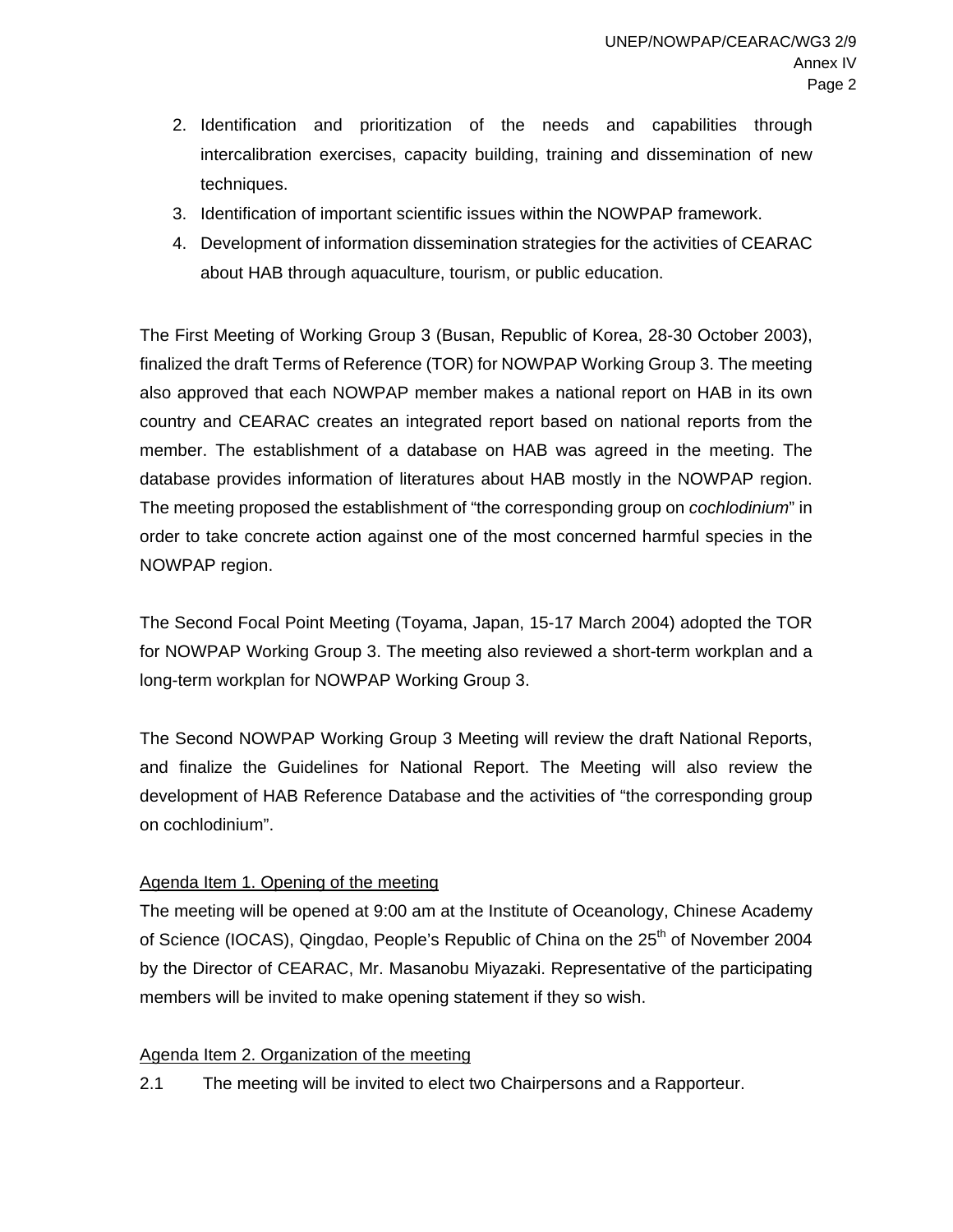2.2 The meeting will adopt its rules of procedures. It is suggested that, for purposes of this meeting, the rule used be those of the Governing Council of UNEP, adjusted as appropriate to suit the nature of the meeting.

English will be the working language of the meeting. NOWPAP CEARAC as the Secretariat of the meeting will present a provisional list of documents.

### Agenda Item 3. Adoption of the Agenda

The Provisional Agenda (NOWPAP/CEARAC/WG3 2/1) will be introduced by CEARAC with the Annotated Provisional Agenda (NOWPAP/CEARAC/WG3 2/2). The meeting will be invited to consider and adopt the agenda.

### Agenda Item 4. Overview of the WG3 activities and budgets for 2004/2005

The CEARAC Secretariat will explain workplan and budget for the WG3 activities for 2004/2005. The secretariat also will explain the revised procedure of making national reports.

## Agenda Item 5. Review on the preparation of National Reports

5.1 Report on the draft National Report 2004

Some experts will be invited to make a presentation.

- Dr. Songhui LU (China)
- Dr. Osamu MATSUDA (Japan)
- Dr. Chang-Kyu LEE (Korea)
- Dr. Tatiana ORLOVA (Russia)

# 5.2 Review and agreement of the Guidelines for National Report

The Meeting will review the Guidelines for National Report, discuss the adequacy of the Guidelines, and finalize the Guidelines.

# Agenda Item 6. Discussion about the contents of Integrated Report

The Meeting will discuss the way to harmonize National Reports towards the integrated report.